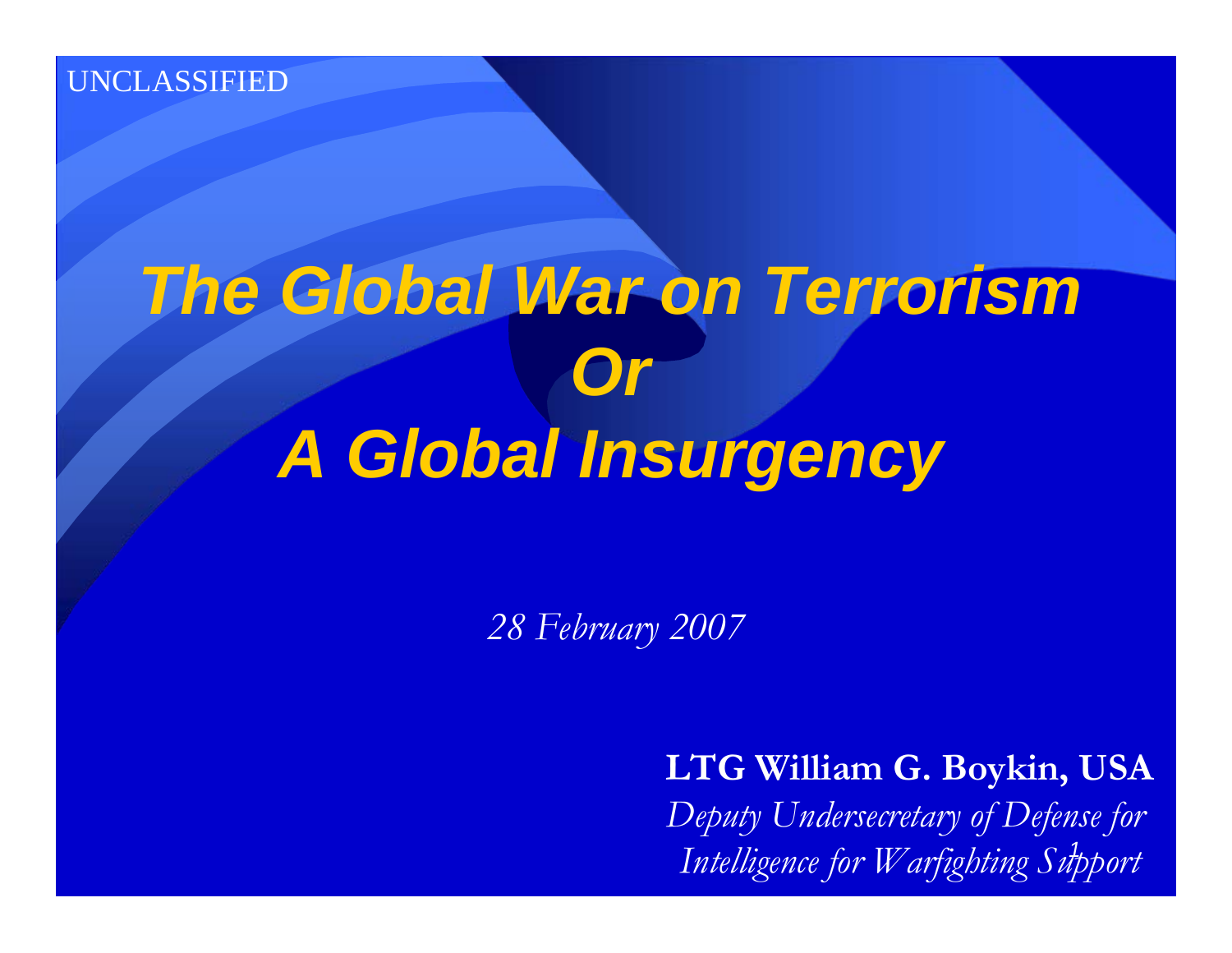# *What kind of War is this?*

#### *Terrorism:*

– *"*The calculated use of unlawful violence or threat of unlawful violence to inculcate fear; intended to coerce or to intimidate governments or societies in the pursuit of goals that are generally political, religious, or ideological" - JP 1-02

#### *Activities:*

- *Bombings*
- *Assassinations*
- *Kidnappings*
- *Robberies*
- *Intimidation through violence and threats of violence*
- *Extortion*
- *Proliferation of WMD*
- *Information (IO)*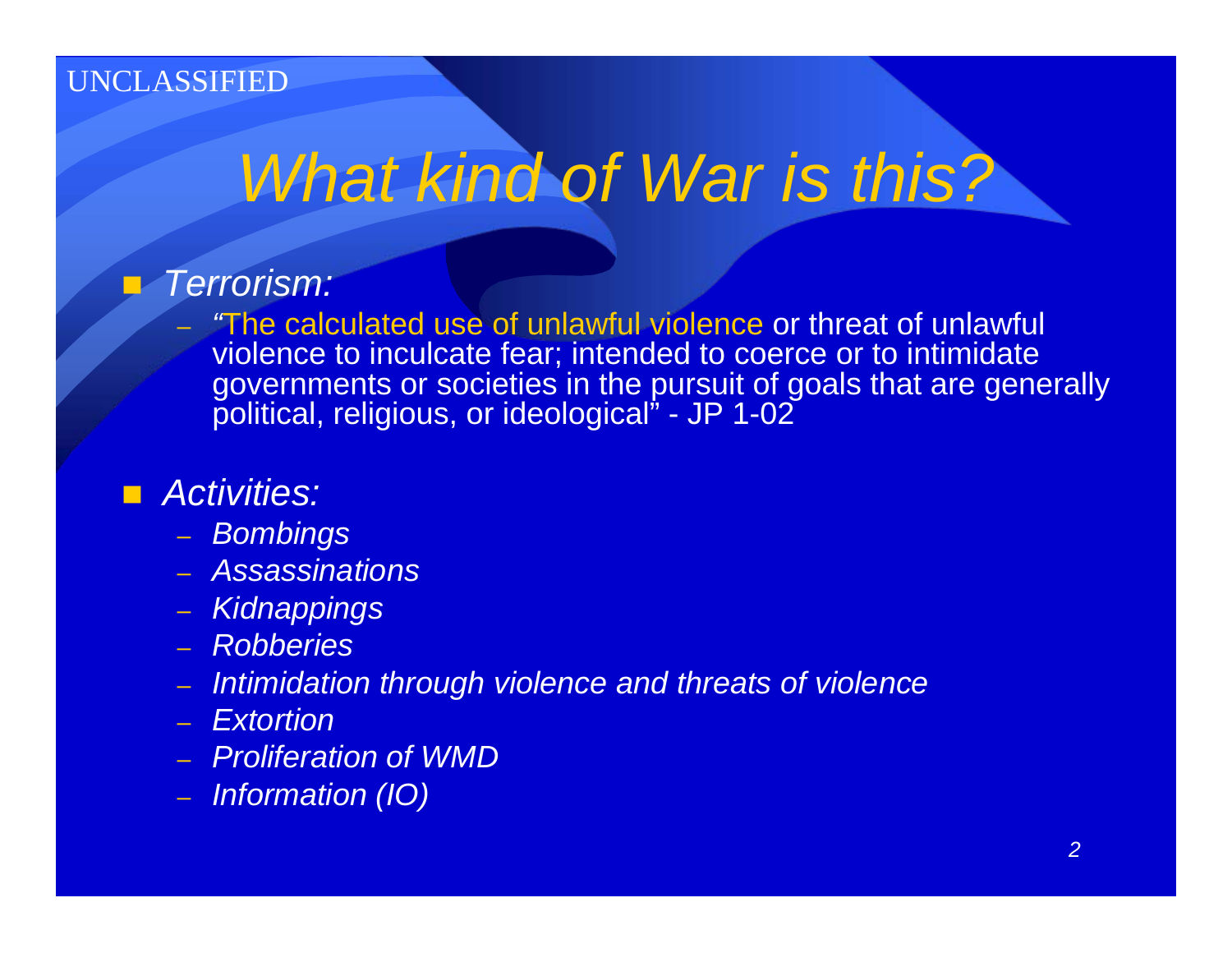

### *Insurgency:*

– "An organized movement aimed at the overthrow of a constituted government [or governments] through use of subversion and armed conflict" - JP 1-02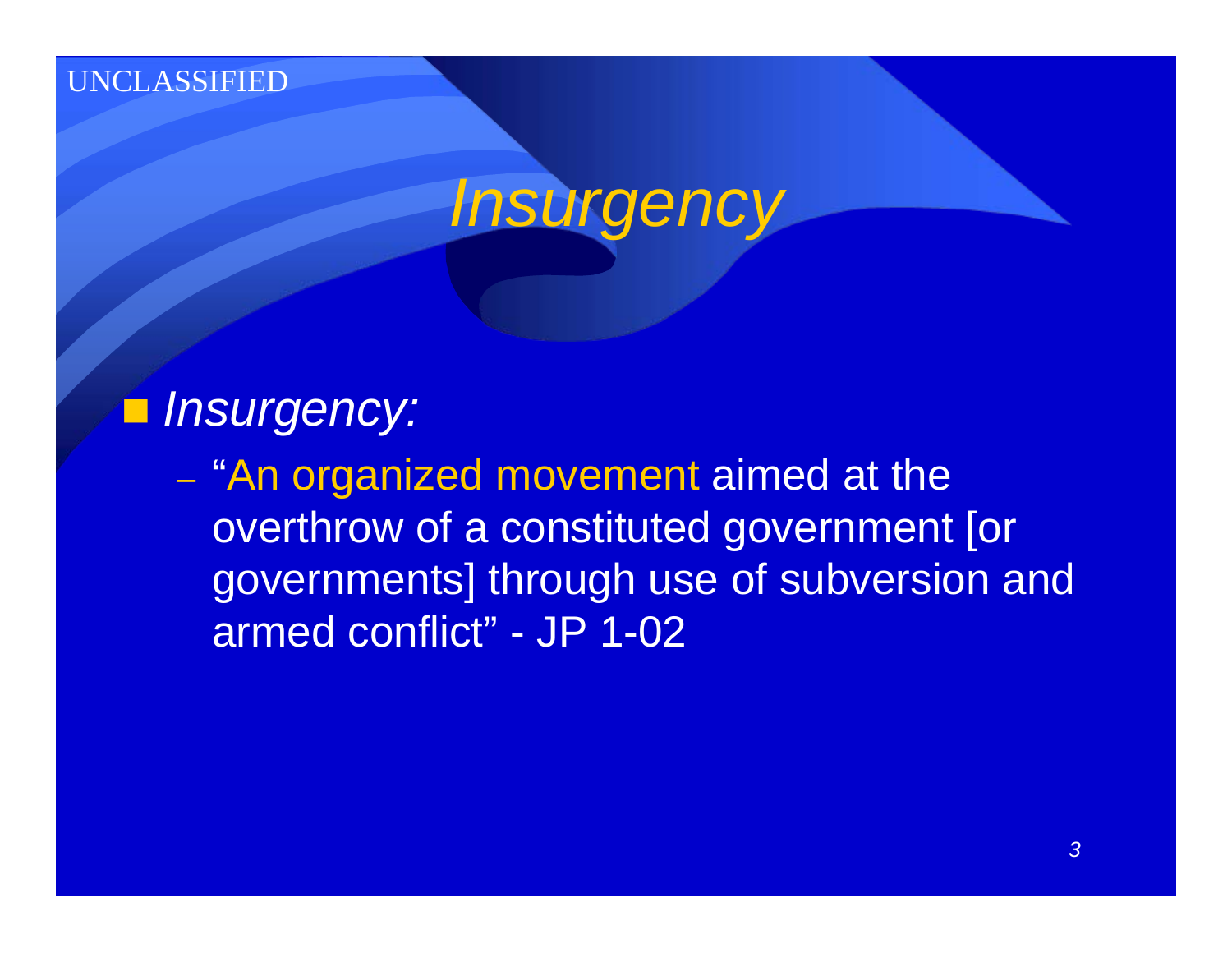–

## *Comparison*

#### e de *Terrorism:*

*"*The calculated use of unlawful violence or threat of unlawful violence to inculcate fear; intended to coerce or to intimidate governments or societies in the pursuit of goals that are generally political, religious, or ideological" - JP 1-02

### *Insurgency:*

– "An organized movement aimed at the overthrow of a constituted government [or governments] through use of subversion and armed conflict" - JP 1-02

### ■ So which is it?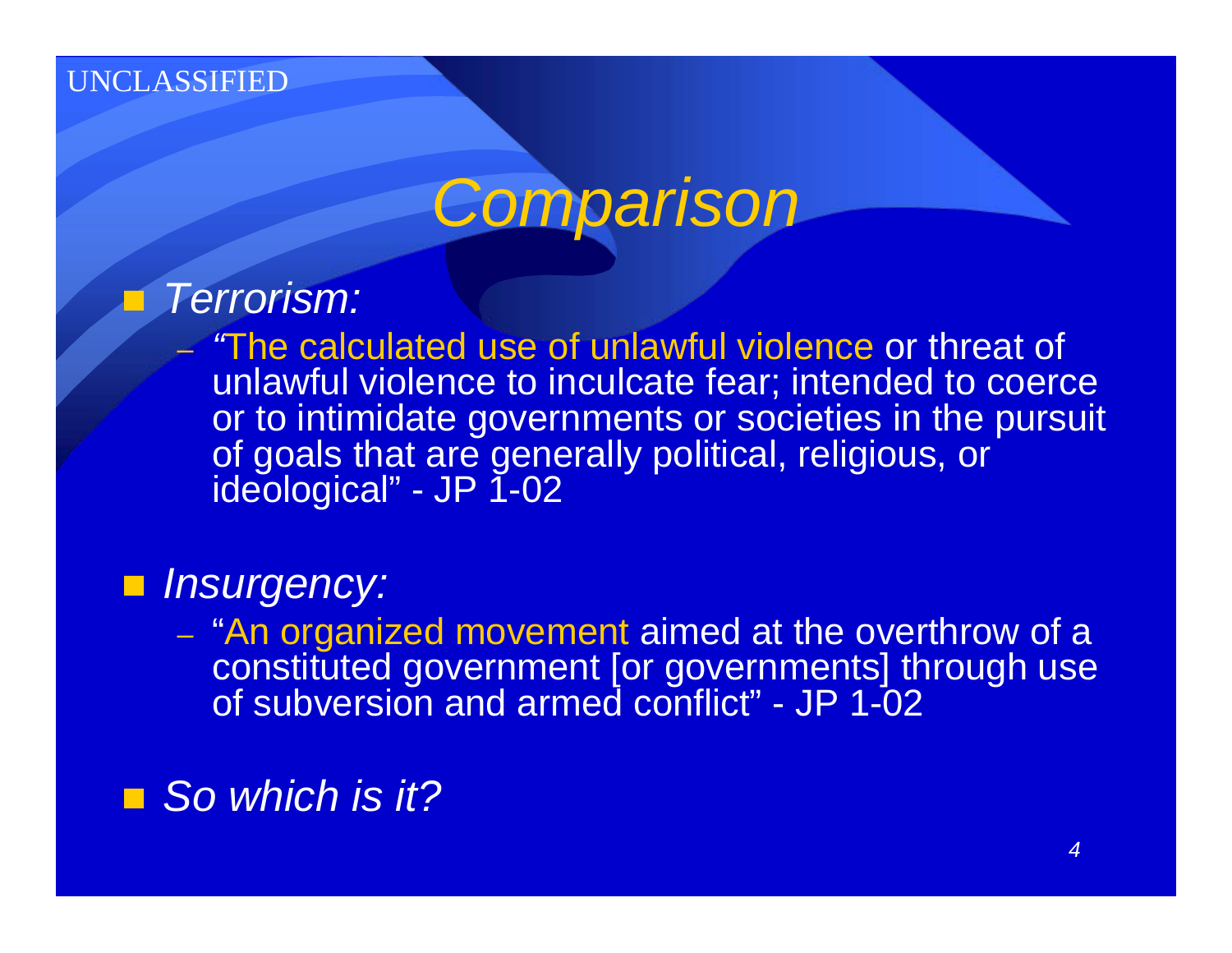## *How do we fight?*

 *Terrorism:* – Kill or capture terrorists

 *Insurgency:* – Use the 7 elements of National Power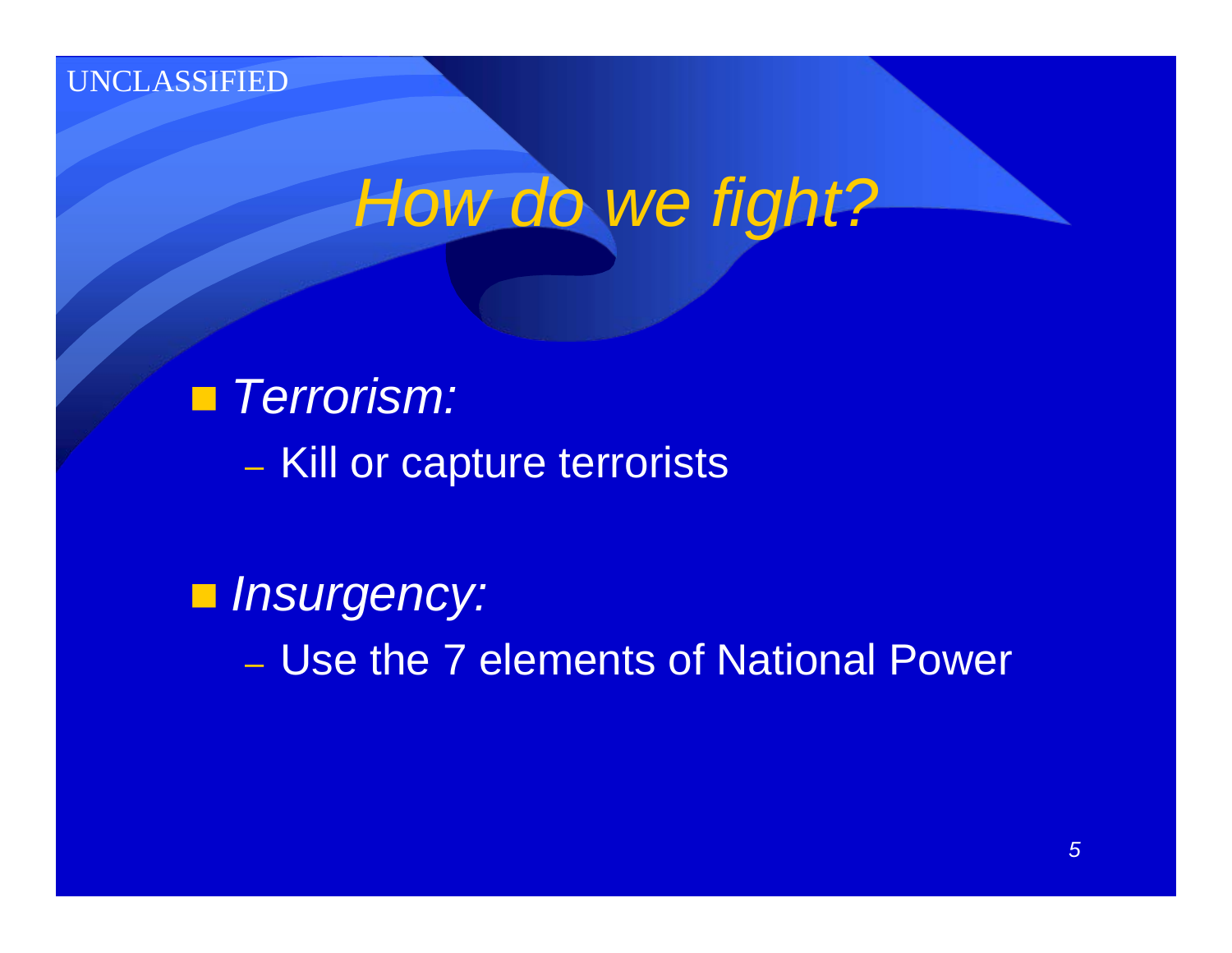## *7 Elements of National Power*

*Diplomacy InformationMilitary Economic Finance Intelligence Law Enforcement*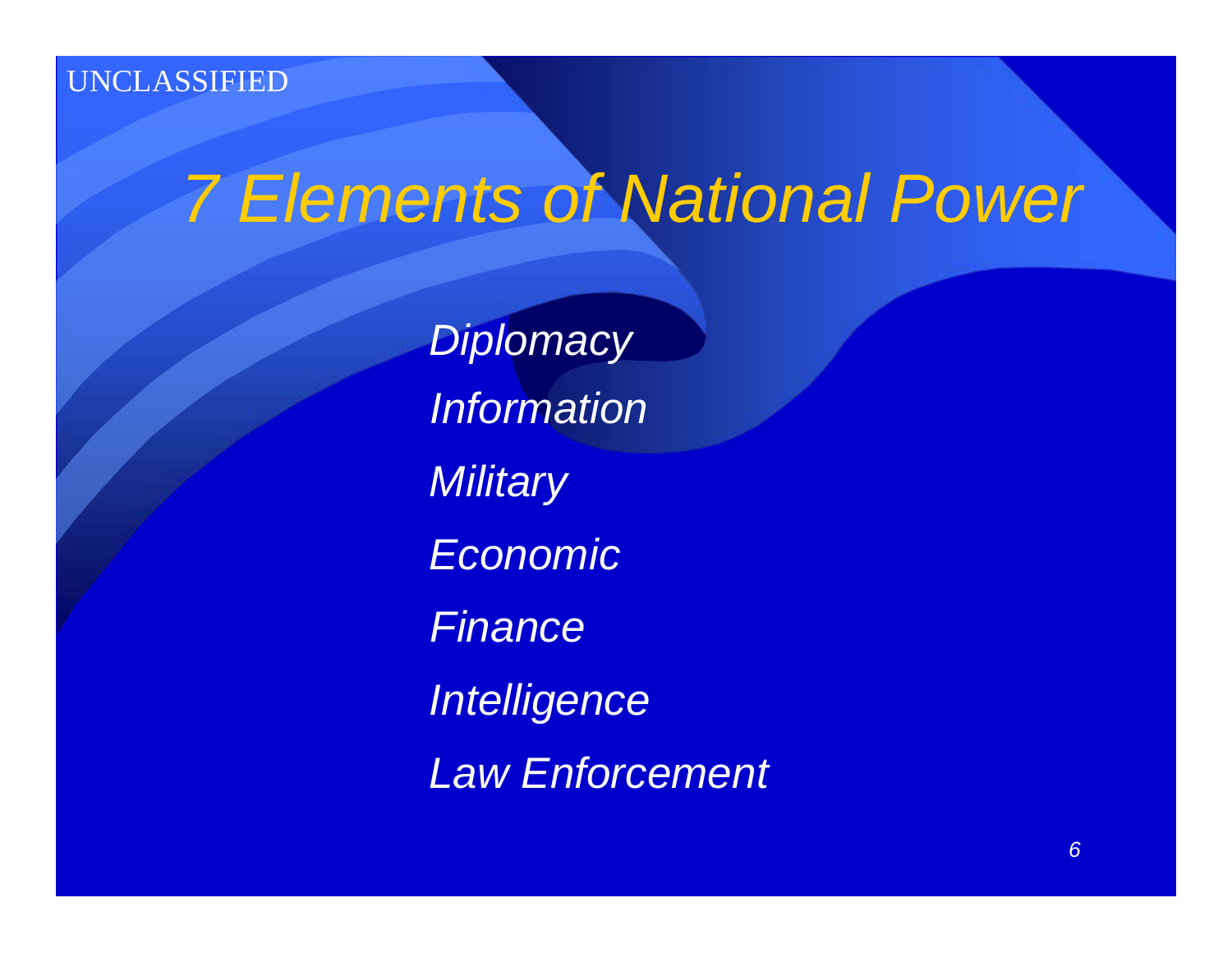# *7 Elements of National Power*

*Diplomacy Information Military Economic FinanceIntelligence Law Enforcement*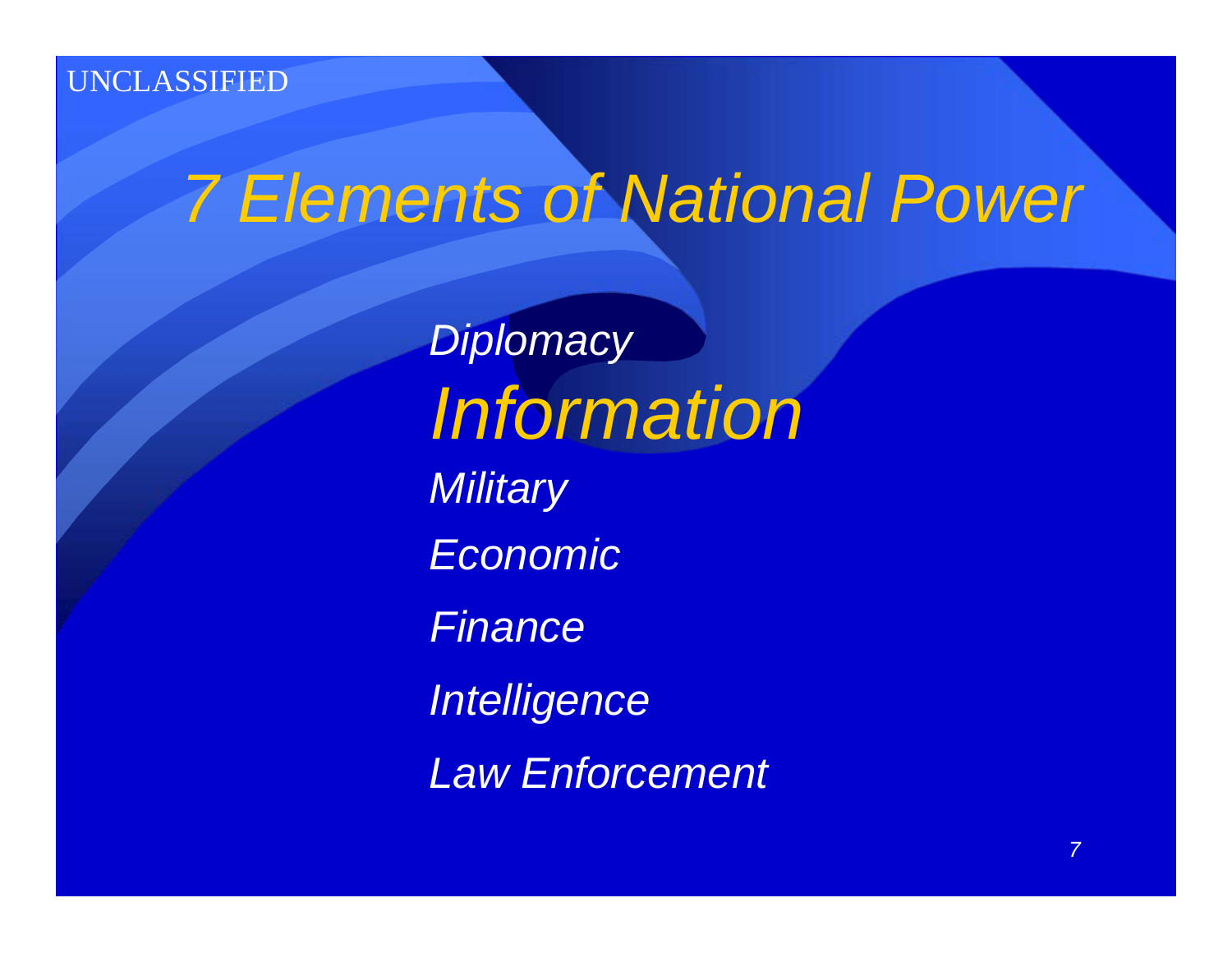**TLASSIFIED** 

## *Bottom line*

 *Information Operations is a warfighting capability…Strategic Communication is an evolving USG-wide concept and process* – *Who directs the USG process day-to-day?*

■ How does the US Government (not just *DoD) use Information as an element of National Power?*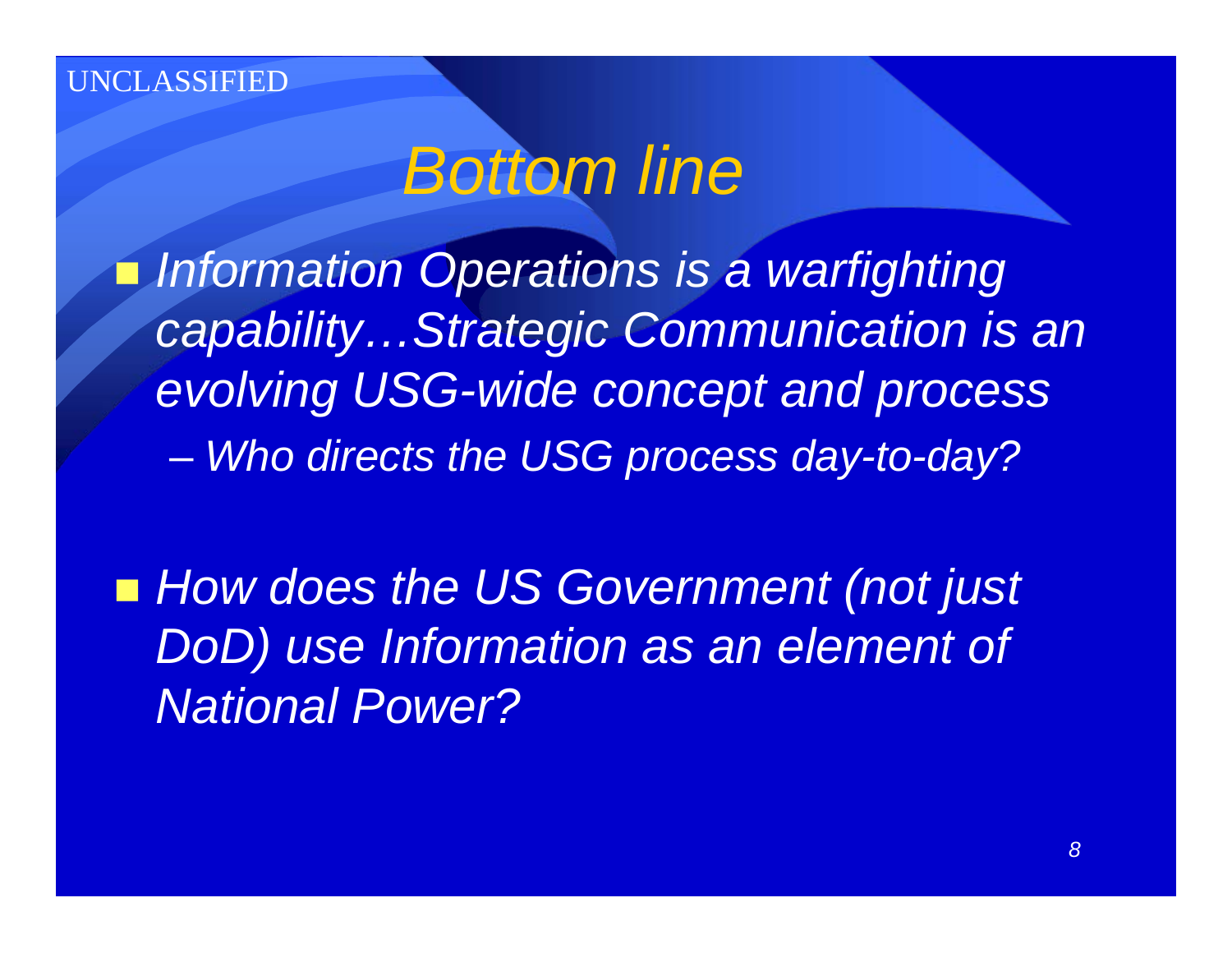**ASSIFIED** 

*Strategic Communication: An Evolving Concept*

• Strategic Communication (draft definition): The informational instrument of national power in an era of globalization.

• Focused US government (USG) processes and efforts to understand and engage key audiences in order to create, strengthen or preserve conditions favorable to advancing national interests and policies

• Uses coordinated *information, themes, plans, programs and actions in collaboration* with other elements of national power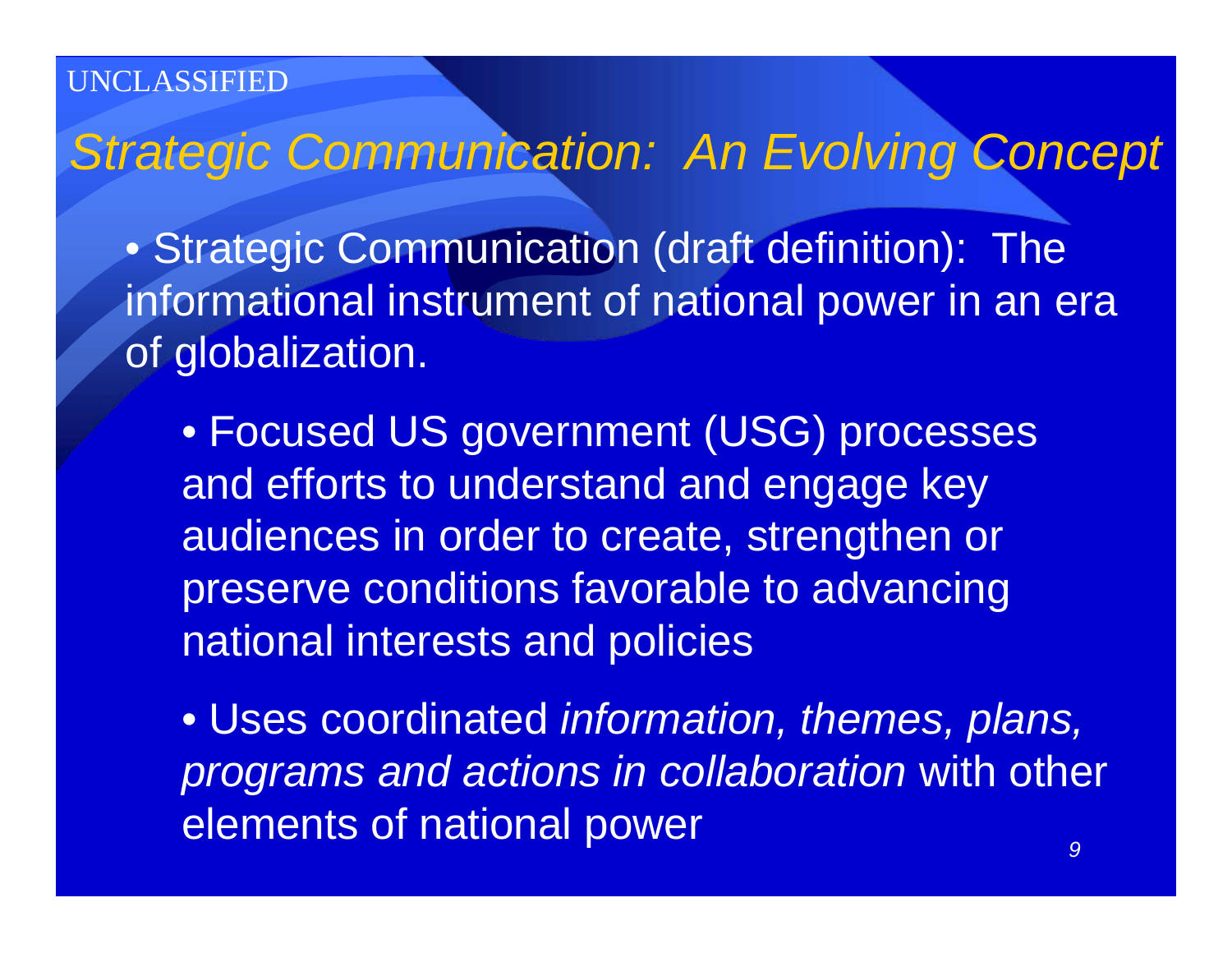### *Strategic Communication*

- Policy Statements
- US Military Exercise / Military Presence
- News Releases, Statements
- Leaflets, Broadcasts
- Diplomacy, Demarches, Economic Sanctions
- Military Diplomacy, International Military Education and Training

**SC is the process of synchronizing these Lines of Operation**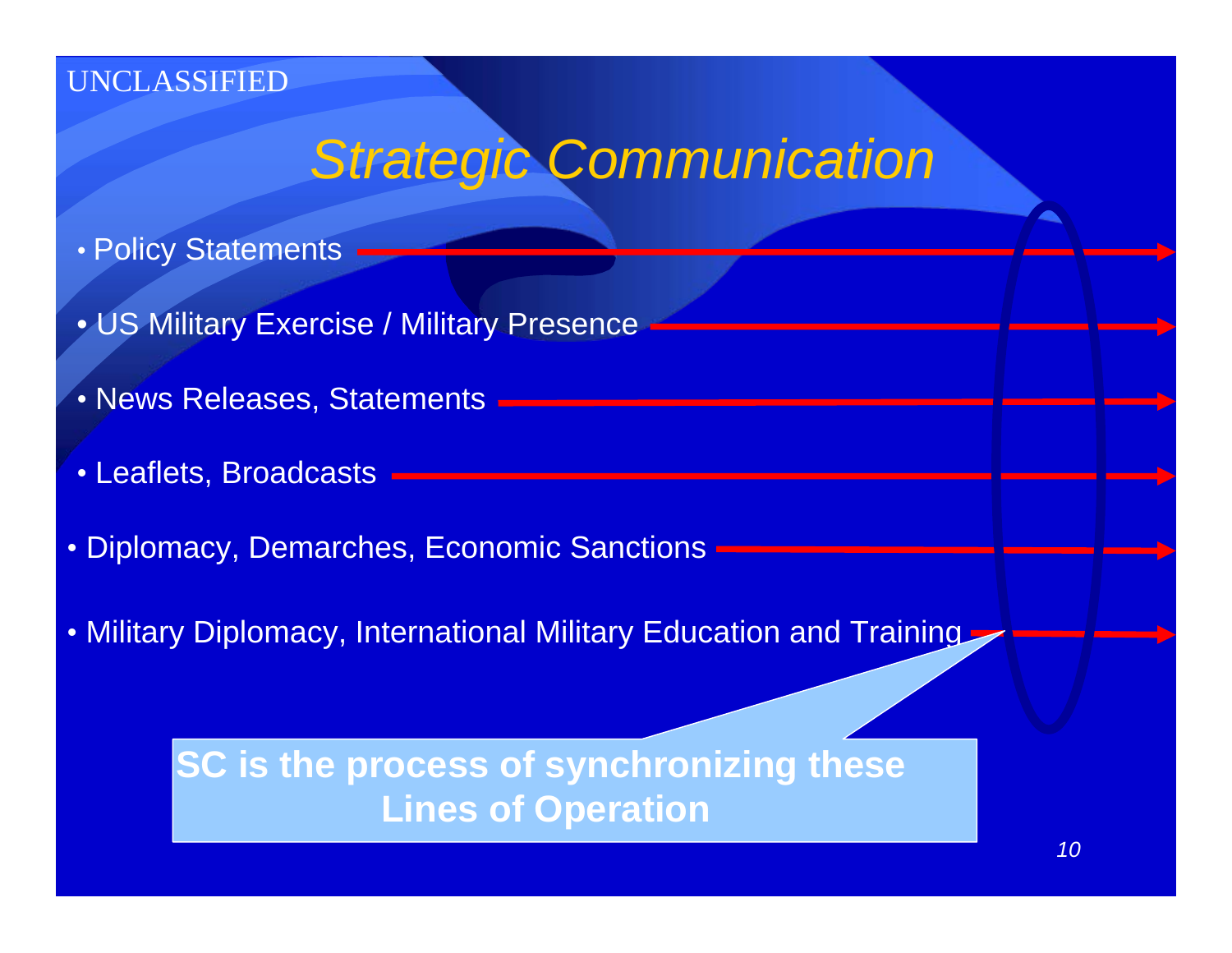**ASSIFIED** 

## *Information Operations: Definition*

• **"The integrated employment of the core capabilities of:**

**Electronic Warfare, Computer Network Operations, Psychological Operations, Military Deception, and Operations Security,**

**in concert with specified supporting and related capabilities, to influence, disrupt, corrupt or usurp adversarial human and automated decision-making while protecting our own."**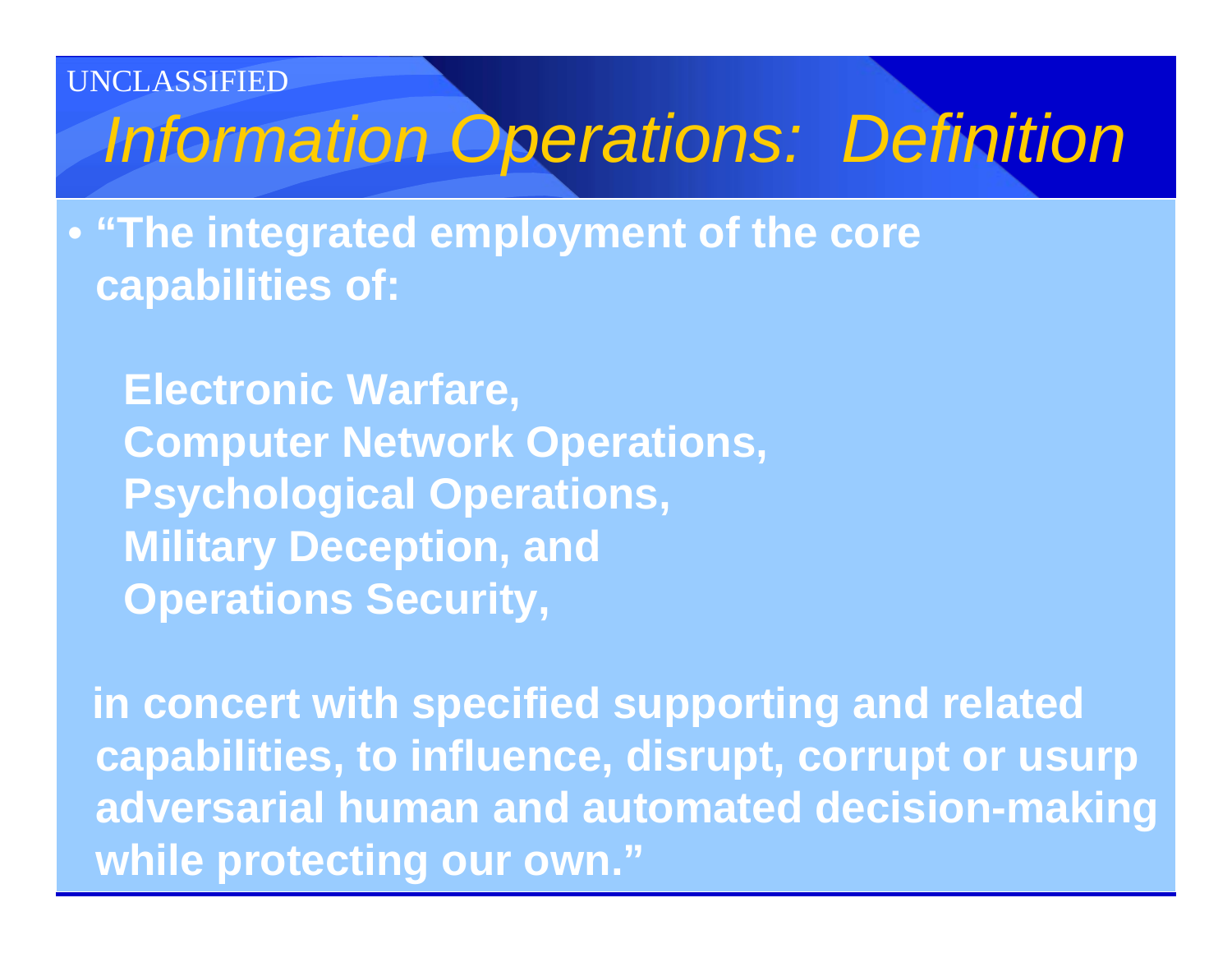#### **ASSIFIED**

## *Information Operations: Vision*

• **Establish IO as a Core Military Competency for Combatant Commanders to:**

- **Affect behavior of potential adversaries across the spectrum of conflict**
- **Exploit, deny, destroy or deceive adversary information during conflict**
- **Protect friendly information infrastructure and capability**

• **Fully integrate into crisis and deliberate planning**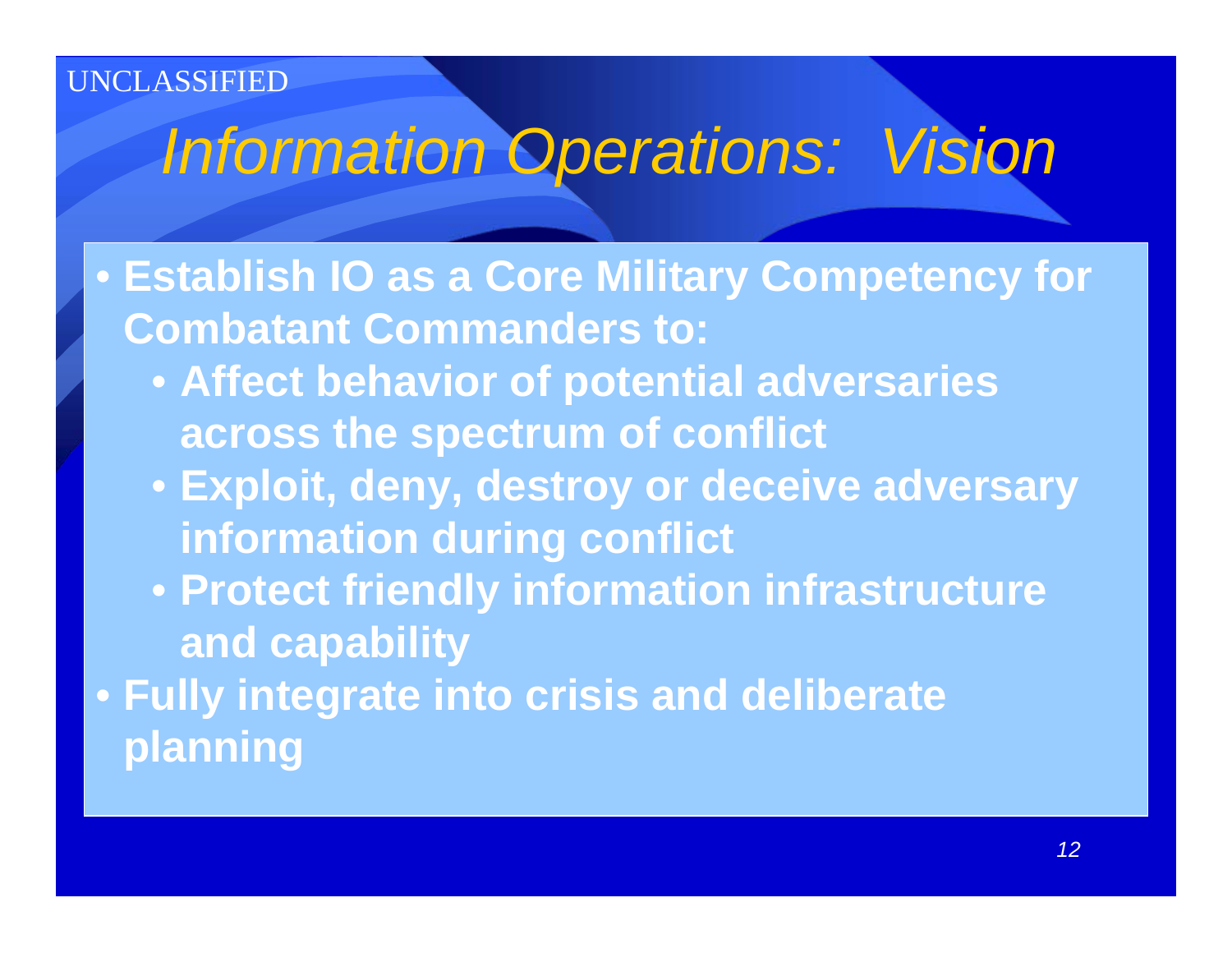### UNCLASSIFIED*The DoD IO Community*

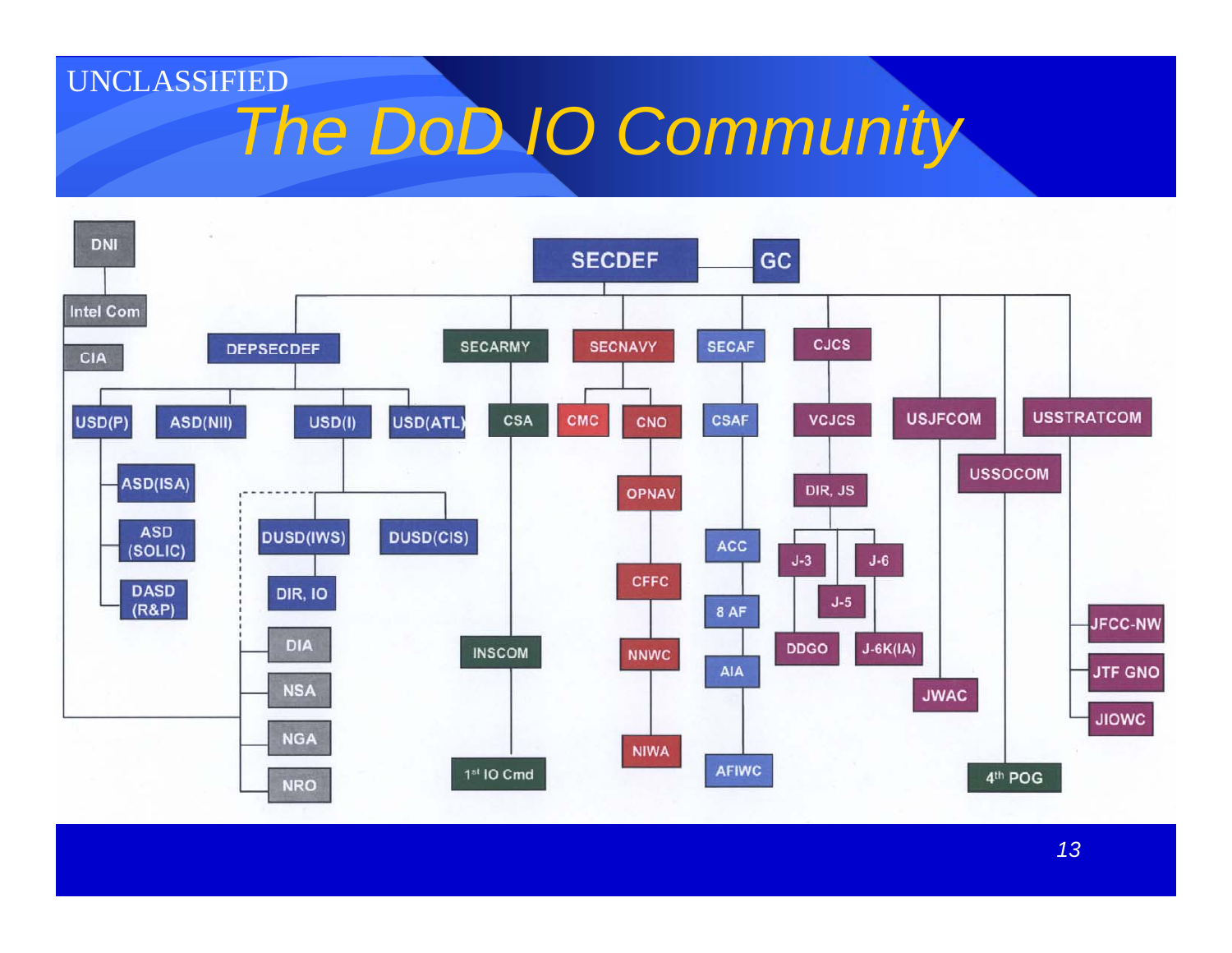### UNCLASSIFIED*Information as an Element of National Power*

### • **Challenges:**

• Unity of effort and synchronization -no unity of command across USG

- Lack of commonly understood terms
- Consensus building, not centralized direction within USG
- How does the USG convey a consistent message via words and actions?
- •"Psychological Operations"—term can be confusing or intimidating to DoS, others in USG
- *14*• Influencing audiences is not equivalent to deceiving them •Potential friction between Public Affairs and Information **Operations**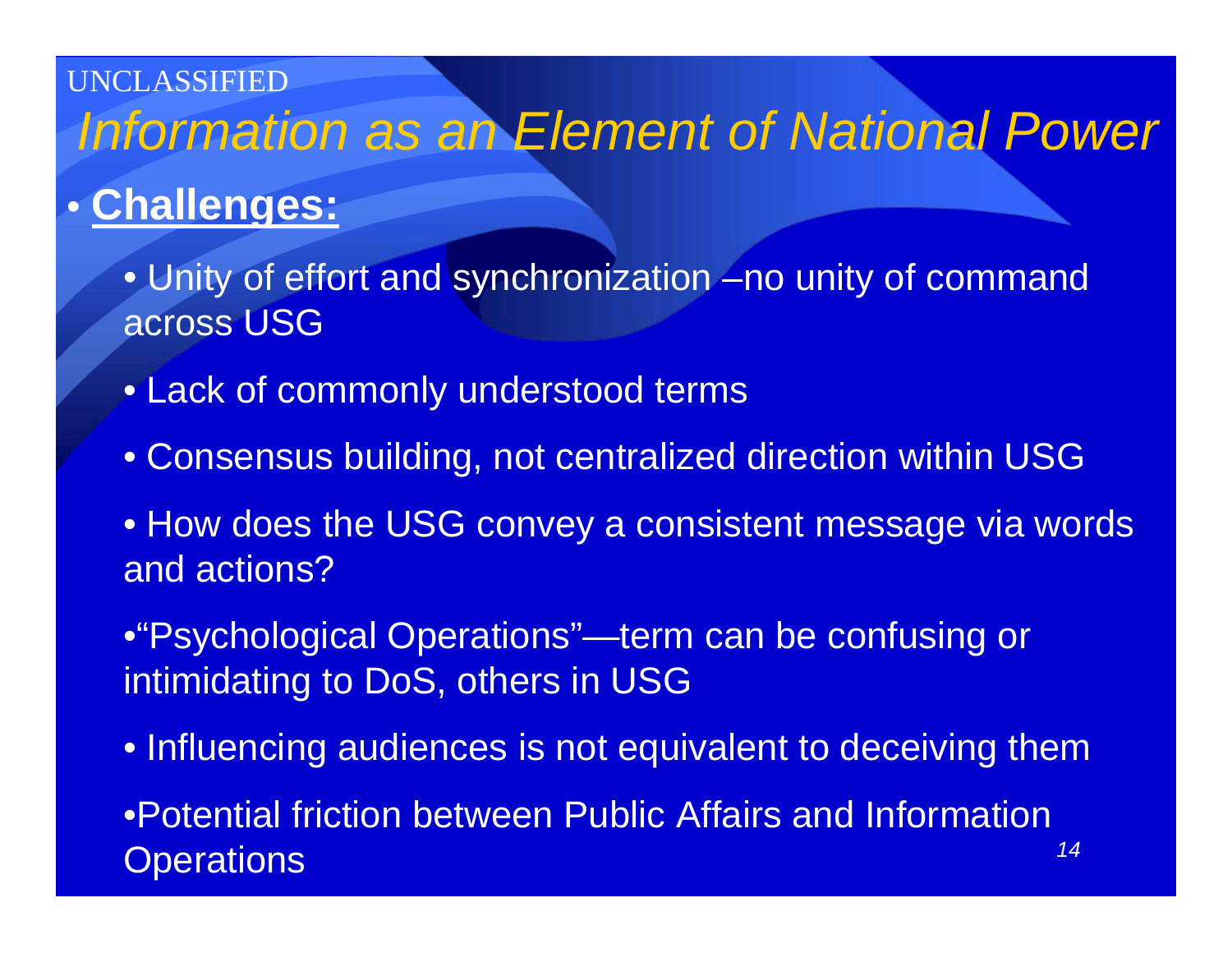## *7 Elements of National Power*

*Diplomacy Information Military Economic Finance*

*Intelligence*

*Law Enforcement*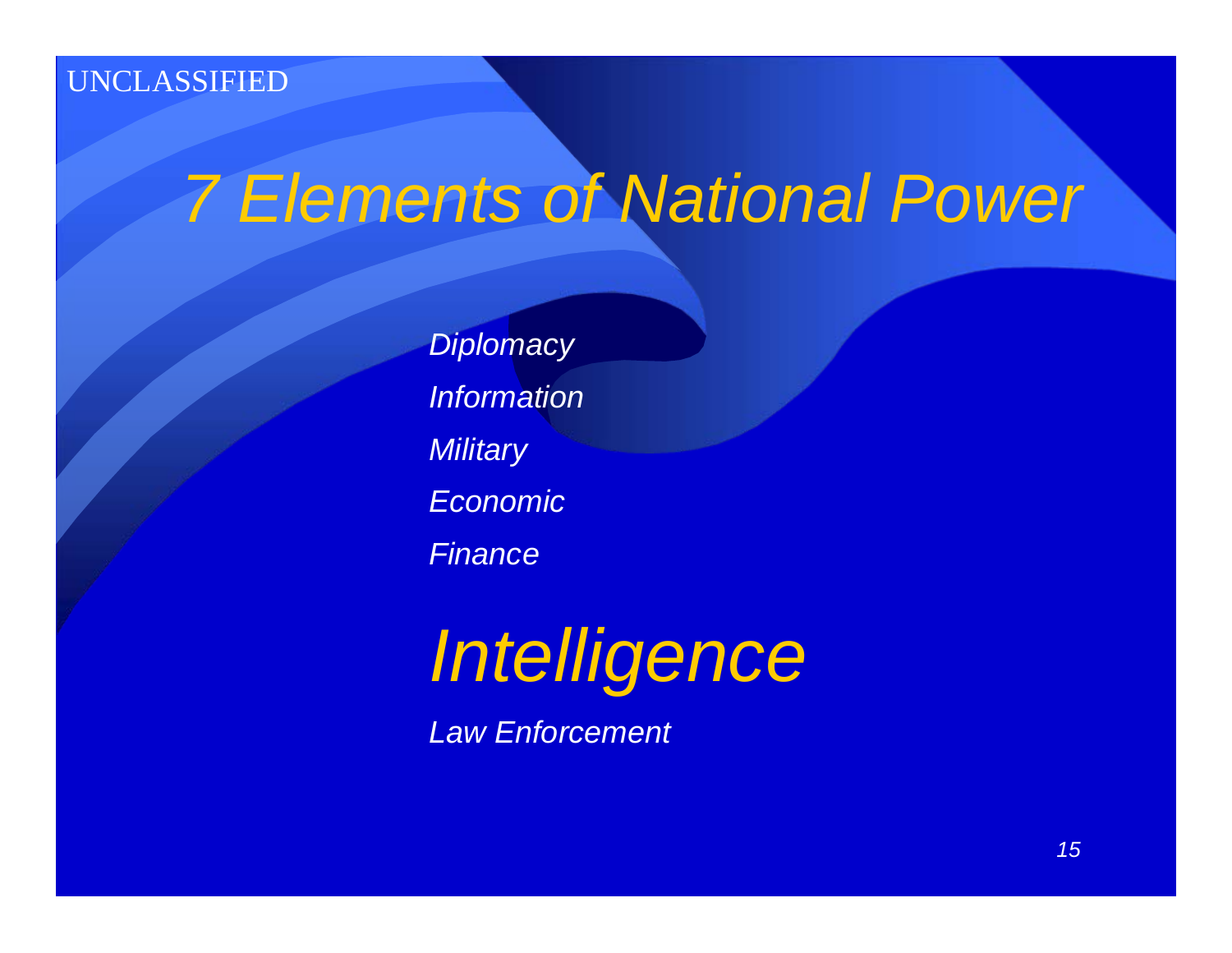### UNCLASSIFIED*National v. Military Intelligence*

*"Title 50 and Title 10" Euphemisms for National and Military Intelligence Respectively*

**National Intelligence** and 'intelligence related to national security'

- **(A) Pertains to more than one United States Government agency and**
- **(B) Involves –threats to the United States, the development, proliferation, or use of weapons of mass destruction or any other matter bearing on the United States national or homeland security.**

**(National Intelligence and Reform Act 2004)**

П **Military Intelligence**

F.

– **Intelligence on any foreign military or military-related situation or activity that is significant to military policy making or the planning and conduct of military operations and activities**

(Glossary of Intelligence Terms and Definitions, Intelligence Community Staff, June 1989)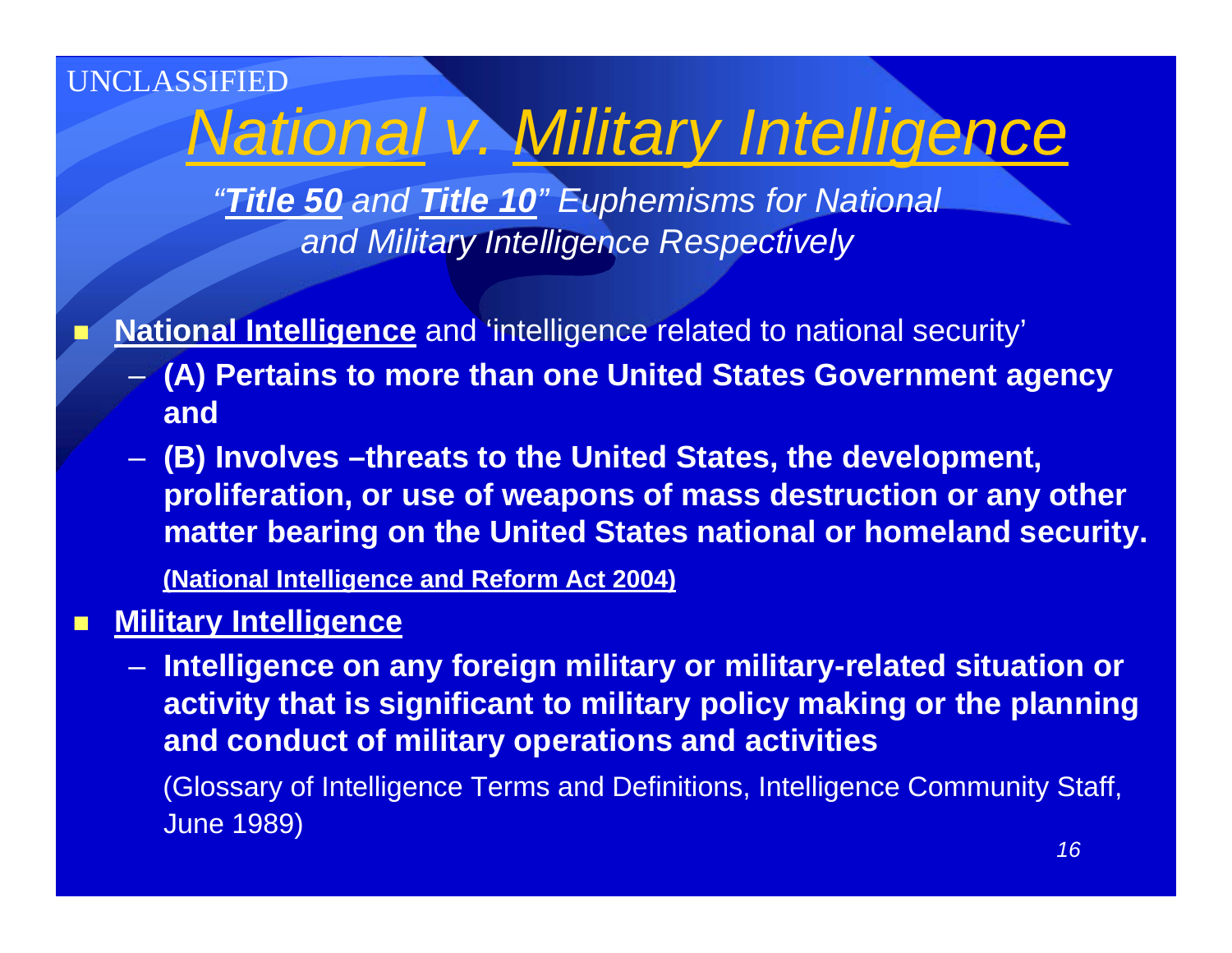*HUMINT*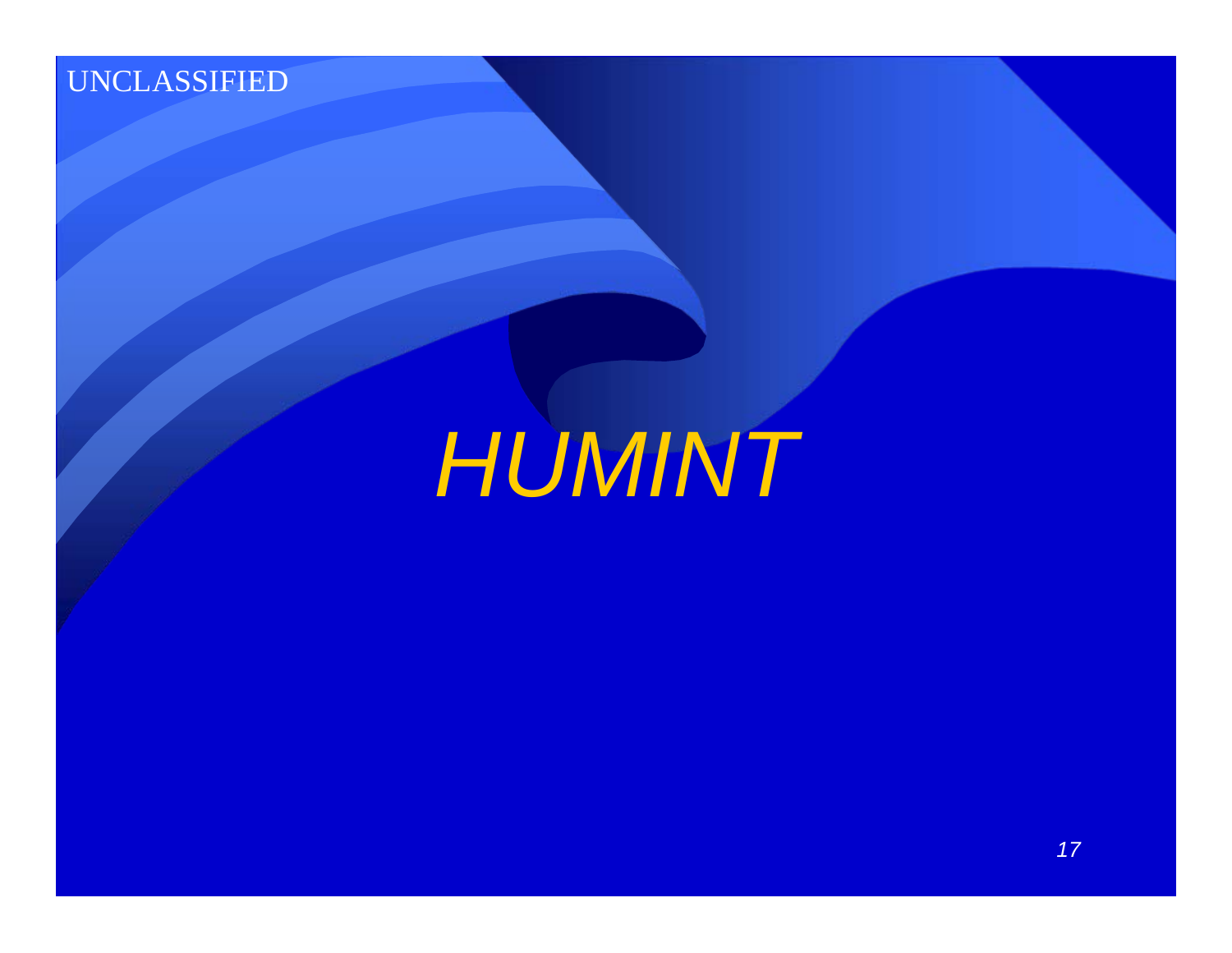

**DoD HUMINT Definition: "A category of intelligence derived from information collected and provided by Human sources" (Joint Pub 1.02)**

#### **Types of HUMINT Activities**

- **Military Source Operations**
	- **Agent Recruitment**
	- **Interrogation**
	- **Debriefing**
	- **Low Level Source Operations**
	- **Low Level Contacts**
- **Attaché**
- **Recon & Surveillance**

**Methods of conducting HUMINT Activities**

- **Clandestine**
- **Overt (selected tasks)**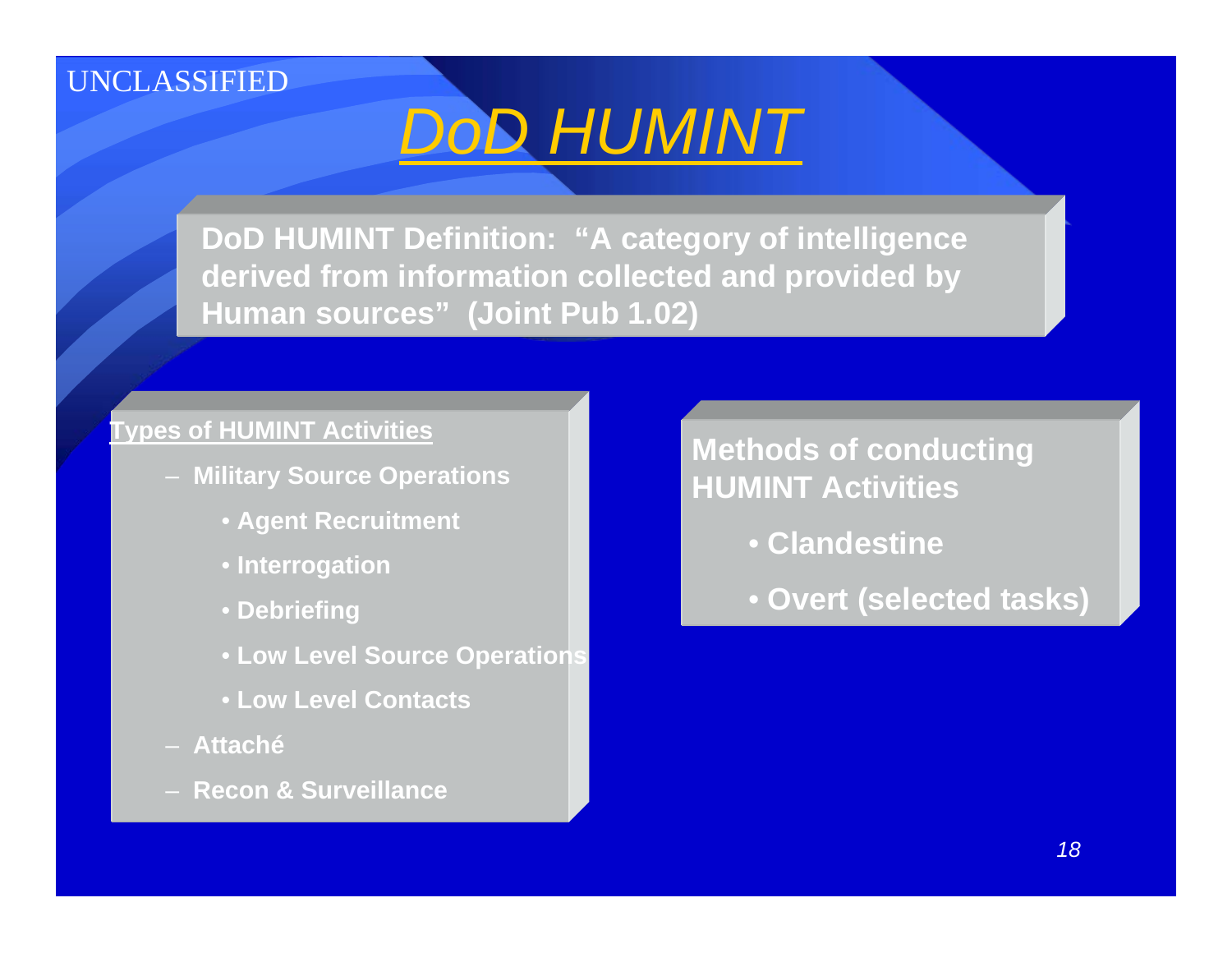*19*UNCLASSIFIED•**1917-1941 Attaché critical to intelligence effort (some recruited clan sources)** •**Perception of failure at Pearl Harbor** •**1947 National Security Act (Title 50)**  •**Established CIA (National Clandestine HUMINT)** •**Defined SECDEF authorities**•**Vietnam – robust capability** •**Trained case officers**•**HUMINT Detachments are established worldwide**•**Conducted clandestine source operations** •**Post Vietnam/Pre-1993 (Cold War Period) No coherent Defense Program** •**Services executed Defense HUMINT Activities** •**DIA ran attaché system** •**Over time, deferred the Secretary's Authorities** •**Post-1995 (Perry and White Era)** •**Cold War expectations of a peace dividend led to dramatic cuts in Defense-wide HUMINT capability**  *A Condensed History of HUMINT*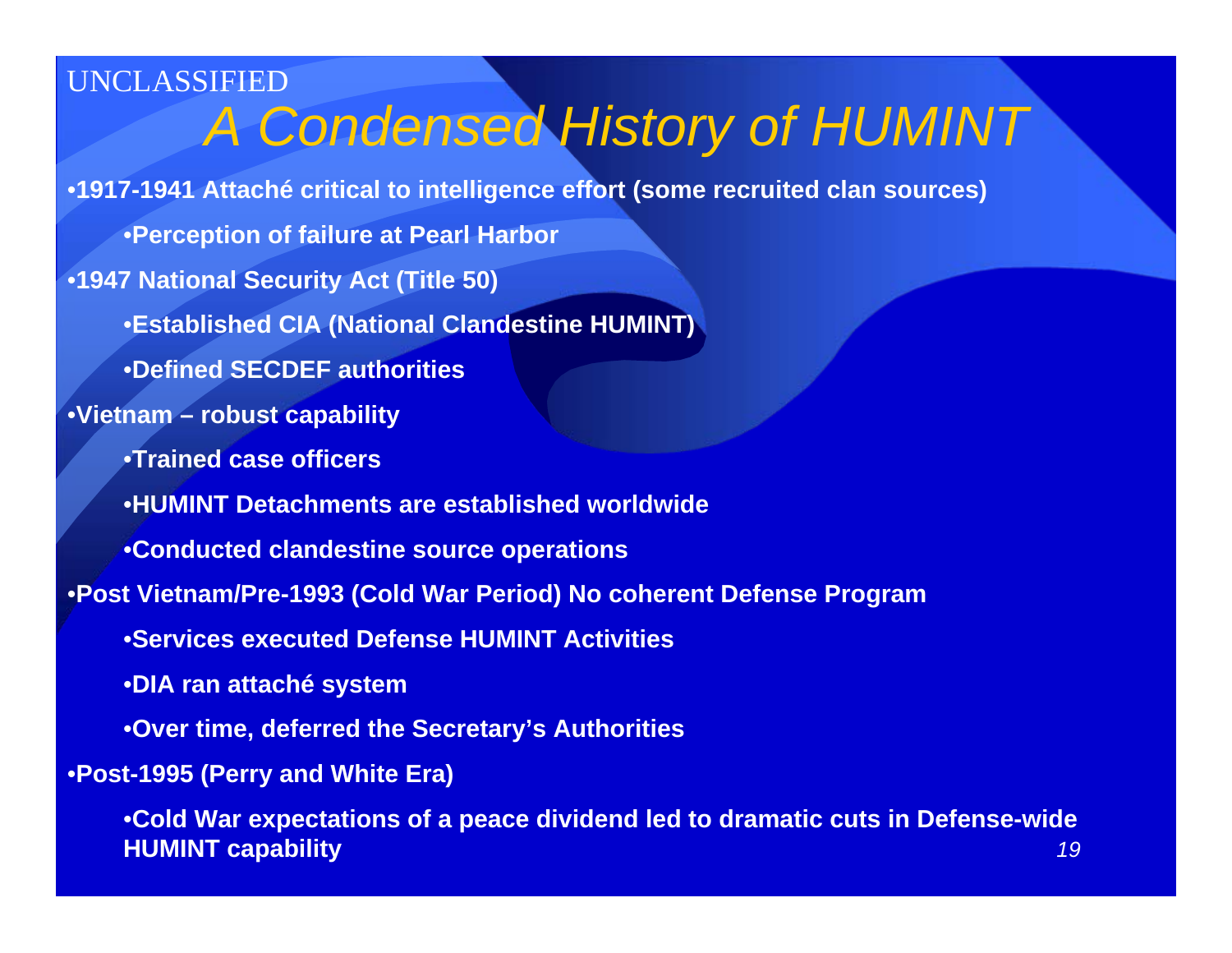## *DoD HUMINT Key Players*

• **USD(I):** provides policy direction for and oversight of Defense HUMINT activities**…on behalf of SECDEF.**

- •**Defense HUMINT Manager (Dir, DIA):** responsible for management of the Defense HUMINT enterprise.
- •**COCOMs:** responsible for meeting internal needs in respective AORs

•**Services:** collect military intelligence-

- •In support of COCOMs
- •In support of Service Title 10 related intelligence requirements

•**Directorate for HUMINT (DIA/DH):** collects

- National Intelligence in support of National Intelligence **Requirements**
- •Military Intelligence in support of DoD and COCOMs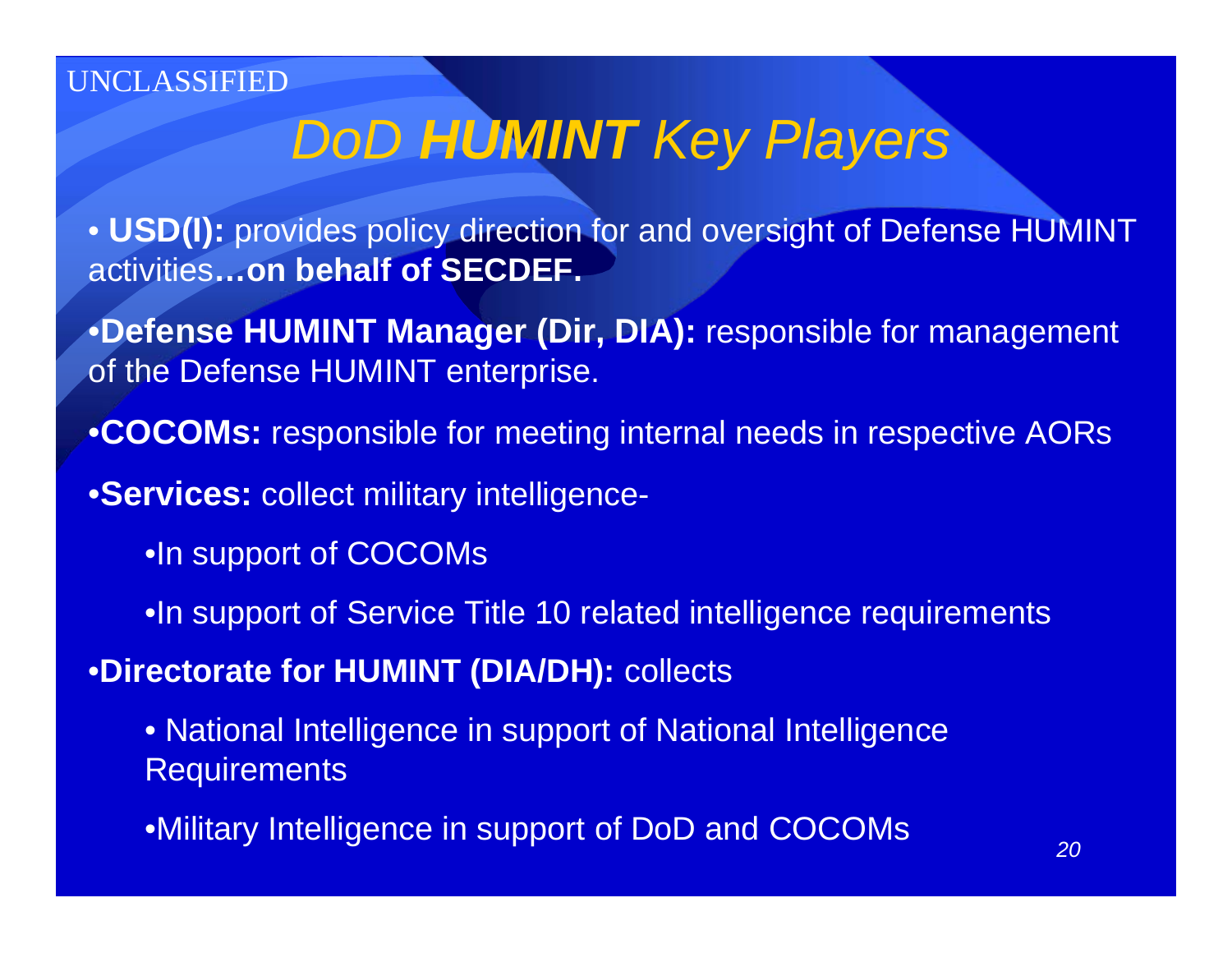### *Military Source Operations (MSO)*

• MSO is "... the collection from, by and/or via humans, of foreign military and military-related intelligence, conducted under SECDEF authorities, to satisfy Department of Defense needs."

- Directly support Defense requirements (E.G., Commanders in the field, operational planners)
- Not planned, employed, or conducted in response to or for collection of National Intelligence
- Conducted by trained personnel under direction of military commanders
- $\bullet$ Encompass full gamut of HUMINT ops (includes LLC and LLSO)
- $\bullet$ Require deconfliction
- Report adjunct collection of national intelligence value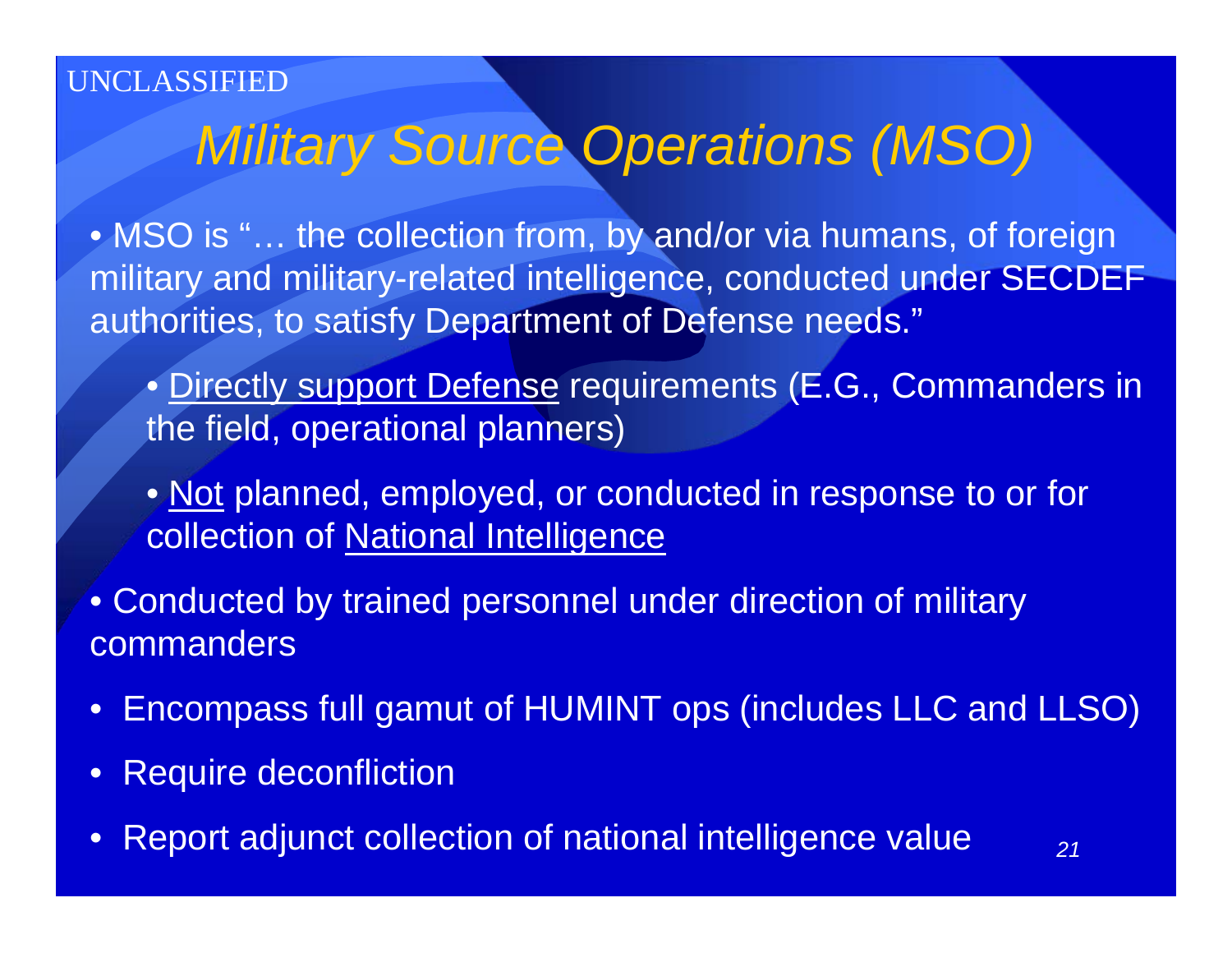*Imperatives*

•**Coordinate, coordinate, coordinate!**

- •**Leverage all HUMINT capability (ES2)**
- •**Employ HUMINT capability in all environments**

•**Conduct HUMINT in consonance with other disciplines**

•**Sharing information**

•**Conduct all source intelligence analysis**